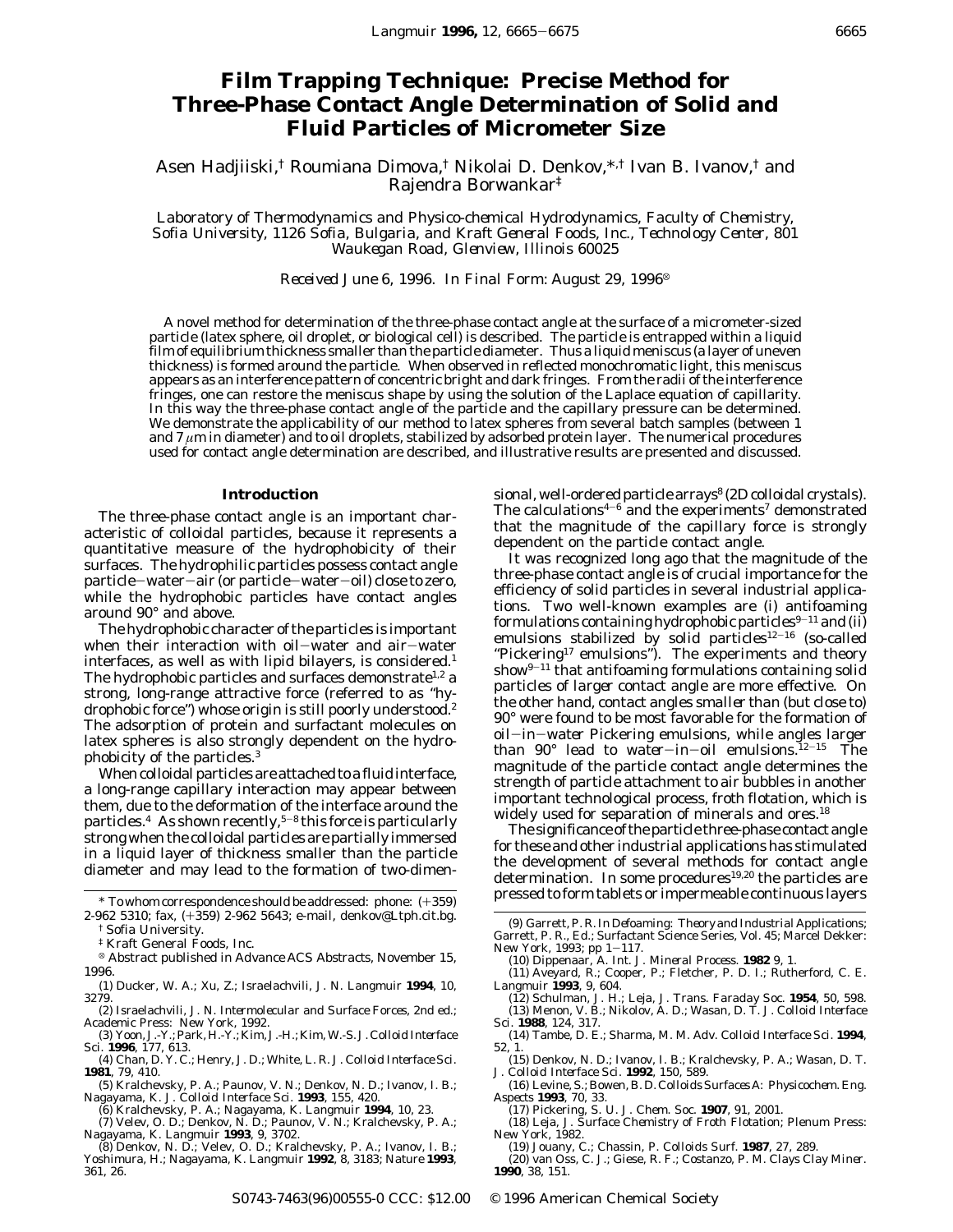on substrates. Then the classical goniometric method is applied to determine the contact angle of liquid with tablet or layer surfaces. There are two main problems with these procedures: (i) the particles are mechanically treated to form a suitablemacroscopic surface (tablet or layer), which can modify the particle surface and create a systematic error in the measurement; (ii) many particles do not form a macroscopic surface appropriate for measurement. Another method<sup>21-23</sup> relies on measuring the velocity of liquid penetration through a dry porous plug of particles. This method is not easily applied and encounters a number of difficulties discussed in the literature.<sup>23</sup>

During the last years two other methods for particle contact angle determination were developed.<sup>24-31</sup> In one of them<sup>24-27</sup> the contact angle is directly measured by taking a photograph of particle, attached to the air-water interface. This method is applicable to particles of diameter larger than ca. 20 *µ*m and for not-too-small contact angles. Otherwise, the optical microscopy is not able to resolve precisely the position of the three-phase contact line, which is necessary for calculating the contact angle. The other method<sup>28-31</sup> is based on the measurement of the two-dimensional *collapse* pressure of a particle monolayer, which is spread on a liquid substrate in a Langmuir trough. The main advantage of this method is that, in principle, it is applicable to particles of nanometer size. Problems arise from the necessity to form a spread particle monolayer (which is not always possible), $30$  as well as from the fact that the data interpretation often requires accounting for other effects, such as interparticle interactions<sup>25,29,30</sup> and line-tension.<sup>31</sup> In several experiments with large particles<sup>25</sup> (when direct measurement of the contact angle was possible) substantial deviation of the contact angle, determined by the collapse pressure method, from the directly measured contact angle, was found.

The brief literature overview presented above shows that a precise method for determination of the three-phase contact angle of particles in the micrometer range is still absent. This fact has stimulated us to develop a direct method for measuring the contact angle of micrometer particles. We demonstrate that the method (called by us the film trapping technique, FTT, see Figure 1) is applicable to spherical solid particles of diameters between ca. 1 and 10 *µ*m. The accuracy of the method is found to be within  $\pm 2-5^{\circ}$ . Furthermore, FTT is extended to measuring the contact angles of deformable (fluid) particles, such as oil droplets and biological cells (see Figure 2). In this case the contact angle between the microscopic liquid film (formed in the region of contact of the particle with the air-water or oil-water interface) and the surrounding meniscus is measured. According to the

- (22) Chibowski, E.; Holisz, L. *Langmuir* **1992**, *8*, 710.
- (23) Li, Z.; Giese, R. F.; van Oss, C. J.; Yvon, J.; Cases, J. *J. Colloid Interface Sci.* **1993**, *156*, 279.
- (24) Tschaljovska, S. D.; Aleksandrova, L. B. *Chem. Technol.* **1978**, *30*, 301.
- (25) Hórvölgyi, Z.; Németh, S.; Fendler, J. H. *Colloids Surf.* 1993, *71*, 327. Ho´rvo¨ lgyi, Z.; Ne´meth, S.; Fendler, J. H. *Langmuir* **1996**, *12*, 997.
- (26) Velev, O. D.; Denkov, N. D.; Paunov, V. N.; Kralchevsky, P. A.; Nagayama, K. *J. Colloid Interface Sci.* **1994**, *167*, 66. (27) Petkov, J. T.; Denkov, N. D.; Danov, K. D.; Velev, O. D.; Aust,
- 
- R.; Durst, F. *J. Colloid Interface Sci.* **1995**, *172*, 147. (28) Clint, J. H.; Taylor, S. E. *Colloids Surf.* **1992**, *65*, 61.
- (29) Clint, J. H.; Quirke, N. *Colloids Surfaces A: Physicochem. Eng. Aspects* **1993**, *78*, 277.
- (30) Aveyard, R.; Binks, B. P.; Fletcher, P. D. I.; Rutherford, C. E. *Colloids Surf. A: Physicochem. Engin. Aspects* **1994**, *83*, 89. (31) Aveyard, R.; Clint, J. H. *J. Chem. Soc., Faraday Trans.* **1996**,
- *92*, 85.



**Figure 1.** Basic scheme of the film trapping technique (the case of a solid sphere entrapped in a wetting film on solid substrate is illustrated). (a) When observed in reflected monochromatic light, a set of alternating dark and bright fringes appears around the particle. (b) This pattern is created by the interference of the two light beams reflected from the waterair and the water-glass interfaces. As explained in the text, from the radius of the interference fringes one can restore the shape of the liquid meniscus around the particle and to calculate the three-phase contact angle, *θ*.



**Figure 2.** Oil droplet entrapped in symmetrical foam film. (a) Photograph of the droplet in reflected monochromatic light. (b) Schematic cross section of the deformed drop and the surrounding meniscus.

thermodynamics of thin liquid films,  $32-35$  the contact angle film-meniscus can be used to determine the adhesive

<sup>(21)</sup> Crawford, R.; Koopal, L. K.; Ralston, J. *Colloids Surf.* **1987**, *27*, 57.

<sup>(32)</sup> Ivanov, I. B.; Toshev, B. V. *Colloid Polym. Sci.* **1974**, *252*, 558 and 593.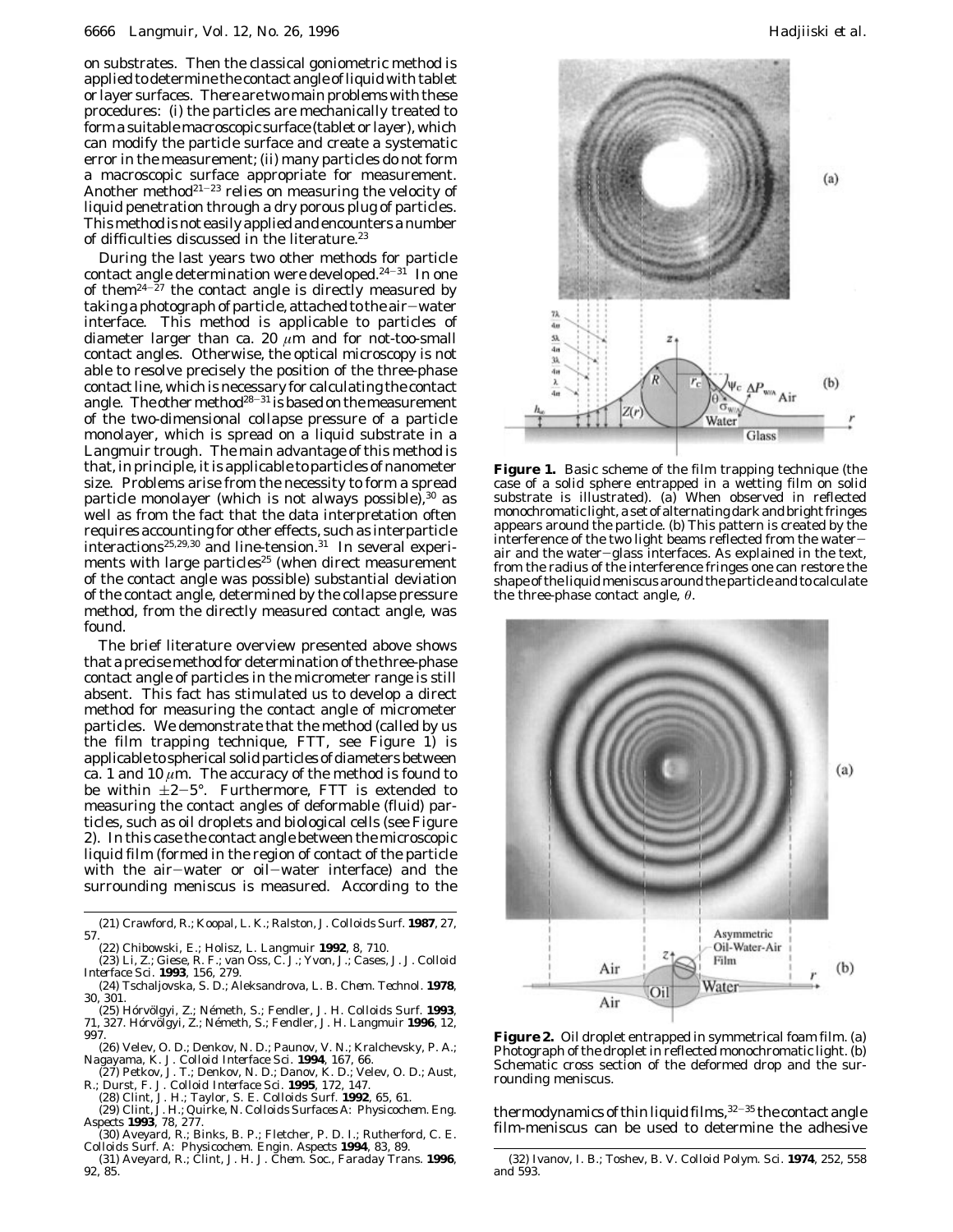| Table 1. Physicochemical Properties of the Studied Latex Spheres <sup>a</sup> |
|-------------------------------------------------------------------------------|
|-------------------------------------------------------------------------------|

| batch no.                    | latex type           | particle<br>diameter $(\mu m)$ | surface density of ionizable<br>groups $(\mu$ C/cm <sup>2</sup> ) | $\zeta$ -potential (mV)                        | contact angle (deg) |
|------------------------------|----------------------|--------------------------------|-------------------------------------------------------------------|------------------------------------------------|---------------------|
| 440                          | sulfate              | 1.6 $(\pm 2.5\%)$              | 9.3                                                               | $-120 \pm 2$                                   | $56 \pm 5$          |
| 10-367-23                    | sulfate              | 2.1 ( $\pm 6.9%$ )             | 7.9                                                               | $-119 \pm 2$                                   | $61 \pm 4$          |
| $2 - 351 - 82$               | chloromethyl/sulfate | $1.55 \ (\pm 4.5\%)$           | 4.5                                                               | $-94 + 2$                                      | $32 + 4$            |
| 592.1                        | aldehyde/sulfate     | 1.1 $(\pm 2.7\%)$              | 12                                                                | $-82 + 2$                                      | $54\pm3$            |
| 472                          | carboxylate-modified | $3.1 (\pm 5.8\%)$              | 230.4                                                             | $-71 \pm 2$ (pH = 6)                           | $58 \pm 2$ (pH = 6) |
|                              | latex (CML)          |                                |                                                                   | $-65 \pm 5$ (pH = 10.8) $55 \pm 3$ (pH = 10.8) |                     |
| Dyno-spheres POL-372 sulfate |                      |                                |                                                                   | $-110 \pm 2$                                   | $41 + 5$            |

*<sup>a</sup>* The batch number, latex type, particle diameter, and surface density of ionizable groups are quoted as certified by the producer. The *ú*-potential and the contact angle are measured as described in the text. *<sup>b</sup>* Not available.

energy of the fluid particle to the interface. As far as we know this is the first experimental technique which allows the determination of the thermodynamic characteristics (such as contact angle film-meniscus, film tension, disjoining pressure, etc.) of micrometer-sized liquid films. In principle, the method can be further extended to allow determination of dynamic contact angles-advancing and receding ones.

The article is organized as follows. The Experimental Section describes the used materials and experimental procedures. The next section presents the numerical algorithms for data interpretation and calculation of the three-phase contact angle. The cases of solid sphere and deformable droplet are separately considered, because the geometrical configuration and the numerical procedures are different. Illustrative results with latex particles and oil droplets are afterward presented and discussed.

## **Experimental Section**

**Materials.** Five samples of latex particles produced by Interfacial Dynamic Corp. (Oregon, USA) are studied. The main physicochemical characteristics of the particles are presented in Table 1. The particle diameter varies between 1.1 and 3.1 *µ*m. Along with the batch number, latex type, diameter, and surface density of ionizable groups, given by the producer, Table 1 includes data about the particle *ú*-potential and contact angle, which were measured by us and will be discussed below. In another set of experiments the contact angle of Dynospheres (type POL-372) of diameter 7.1 *µ*m was measured (Table 1). In most of the experiments the particles were entrapped in a wetting film made from 0.01 M NaCl solution (Merck, analytical grade) at  $pH = 6.0 \pm 0.5$ . The electrolyte (NaCl) was added to the suspension in order to maintain fixed ionic strength. The stock of NaCl was heated before preparing the solutions for 5 h at 450 °C for drying and removal of organic impurities. In one set of experiments the wetting film was made from  $5 \times 10^{-4}$  M NaOH solution (pH =  $10.8 \pm 0.1$ ).

We studied also drops of purified soybean oil (containing 0.1 wt % oleic acid as additive) dispersed in aqueous solution of lyophilized bovine serum albumin (Sigma, essentially fatty acid free). The composition of the protein solution was 2.0 wt % bovine serum albumin (BSA), 0.15 M NaCl, and 0.01 M phosphate buffer of pH 6.6.

White blood cells (WBC) of a healthy male human were used to demonstrate the feasibility of the method with biological cells. Cell suspension containing a mixture of mononuclear WBC of concentration  $3 \times 10^6$  mL<sup>-1</sup> in RPMI was initially prepared. The liquid film (in which the cells were entrapped for investigation) was formed from a 1:1 mixture of the cell suspension with protein solution containing 3 mg/mL BSA, 3 mg/mL human IgG, and 0.05 M glycin buffer of  $pH = 9.2$ .



**Figure 3.** Experimental cell used for contact angle determination of particles entrapped in wetting films: (1) latex suspension; (2) glass plate; (3) Teflon ring; (4) metal plate; (5) screws; (6) microscope table; (7) glass cover; (8) microscope objective; (9) capillary.

All solutions were prepared with water obtained from a Milli-RO4/Milli-Q Organex water purification system (Millipore). The experiments were performed at room temperature,  $24 \pm 1$  °C.

**Experimental Cells and Procedures for Contact Angle Measurement.** *Solid Spheres.* The experimental cell for measuring the contact angle of solid spheres (see Figure 3) is essentially the same as that used for controlled formation of two-dimensional latex crystals on substrates.8 A drop of latex suspension (1 in Figure 3) is placed upon a glass plate (2). The suspension spreads over the accessible glass area, which is encircled by a Teflon ring (3). This ring is pressed against the glass by a metal plate (4) and screws (5) to avoid leakage of the liquid. The cell is mounted on the table (6) of an inverted (metallographic) type of microscope and is covered by a glass cover (7). The observations are performed from below in reflected monochromatic light (wavelength  $\lambda_0 = 546$  nm). To reduce the intensity of the light reflected from the bottom glass surface (which is the main source of a background intensity) and, thereby, to increase the contrast of the image, an immersion type of objective, Plan Neofluar (8) of magnification  $\times$  40, was used.

The typical particle concentration in the used suspensions is about 1 vol %. When placed in the experimental cell, the suspension layer acquires a concave shape, so that the thinnest part of the layer is in the central part.8 The amount of suspension in the cell, and thereby the corresponding layer thickness, is controlled by means of the capillary (9), in Figure 3, connected to a syringe. The latter is controlled by a micrometric screw. When the water layer thickness in the center of the substrate becomes smaller than the particle diameter, the particles protrude through the water-air interface and a meniscus of axial symmetry is formed around each of them. Thus the particles get trapped in a thin wetting film of uneven thickness. When observed in reflected monochromatic light, the meniscus around each particle appears as a set of concentric dark and bright fringes; see Figure 1. Each dark (bright) fringe is due to negative (positive) interference of the two light beams which are reflected from the upper, water-air, and from the lower, water-glass, interfaces, respectively. The transition from one dark to the closest bright fringe (and vice versa) corresponds to difference in the water layer thickness equal to  $\lambda_0/\hat{4}n_W = 102$  nm ( $\lambda_0$  is the light wavelength and  $n<sub>W</sub>$  is the refractive index of the liquid). The interference picture is observed and recorded by a CCD camera

<sup>(33)</sup> Kralchevsky, P. A.; Ivanov, I. B. *Chem. Phys. Lett.* **1985**, *121*, 111 and 116.

<sup>(34)</sup> de Feijter, J. In *Thin Liquid Films*; Ivanov, I. B., Ed.; Marcel Dekker: New York, 1988; Chapter 1. Ivanov, I. B.; Kralchevsky, P. A. *Ibid.*, Chapter 2.

<sup>(35)</sup> Kralchevsky, P. A.; Danov, K. D.; Ivanov, I. B. In*Foams: Theory, Measurements, and Applications*; Prud'homme, R. K., Khan, S. A., Eds.; Marcel Dekker: New York, 1995; Chapter 1.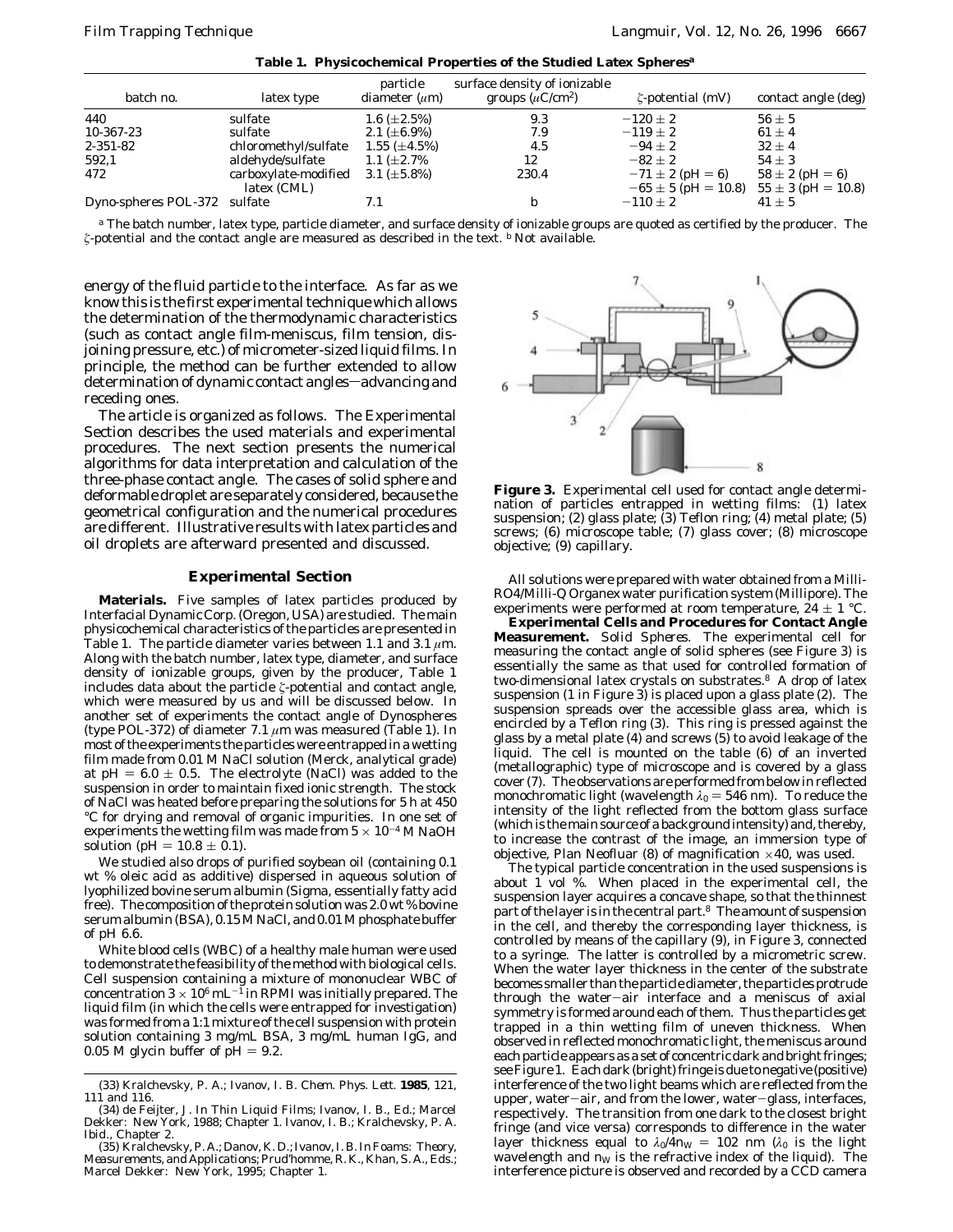

**Figure 4.** Reconstituted profile of the meniscus (the curve) around the solid latex sphere photographed in Figure 1a. The experimental points correspond to the positions of the maxima and minima in the intensity of the reflected light as determined from the digitized image. Only the nine outer fringes are used in the calculations, because their radii can be precisely determined from this image.  $R = 3.55 \mu \text{m}$ ,  $\theta = 41^{\circ}$ 

(Panasonic WV BP500) and videorecorder. The video records are afterward used for restoration of the shape of the liquid layer around the particles and for calculation of their contact angle.

*Oil Droplet (Biological Cell) in Foam Film*. The oil droplets (or biological cells) are entrapped in horizontal symmetrical foam film air-liquid-air made from oil-in-water emulsion (or cell suspension); see Figure 2. The film is formed in a biconcave drop, placed in a vertical cylindrical glass capillary, by sucking out the liquid through an orifice in the capillary wall.<sup>36</sup> The amount of liquid in the capillary, and the capillary pressure of the meniscus, can be varied by a pressure control system. The droplets (or the biological cells) entrapped in the foam film are observed from above (microscope Axioplan Zeiss, objective LD Epiplan  $\times$ 50) in reflected monochromatic light of wavelength  $\lambda_0$  $=$  546 nm. The interference pattern appearing around each oil drop (cell) entrapped in the film is observed and recorded by a CCD camera and video recorder as described above.

The *foam* films must be stabilized by appropriate surface active substance. We found that for our purpose proteins were more suitable as film stabilizers compared to lowmolecular surfactants. The experiments showed that in a foam film, stabilized by low molecular surfactants, it was very difficult (and usually impossible) to entrap oil droplets, because the droplets escaped into the thicker Gibbs-Plateau border, surrounding the film, during the film formation process. When the foam films were stabilized by proteins (BSA in our experiments, but we tried successfully other proteins as well) many droplets, or white blood cells, easily stuck to the water-air interface and remained entrapped within the film after its formation. One should note that experiments with *wetting films* (see the previous subsection) can be performed *without any surfactants.*

**Other Methods**. *Surface and Interfacial Tension Measurements*. The surface tension of the protein solutions was measured by the Wilhelmy plate method on a digital tensiometer K10T (KRÜSS, Germany). The interfacial tension was measured by a du Noüy ring method on the same equipment. The plate and the ring used in these measurements were made of platinum.

*Zeta-Potential of Particles*. The *ú*-potential of latex particles was determined in Zetasizer IIC equipment (Malvern Instruments, U.K.) for measuring the electrophoretic mobility. A 0.01 M NaCl solution was used as a background electrolyte in these experiments. Since the particle size was much larger than the Debye screening length, *<sup>κ</sup>*-<sup>1</sup> <sup>≈</sup> 3 nm, the Smoluchowski equation was used for calculation of the *ú*-potential from the measured electrophoretic mobility.37

# **Numerical Procedures for Data Interpretation**

The numerical procedures in the cases of solid sphere and deformable droplet are different; hence they are described separately below.

**Solid Sphere in Wetting Film**. Figure 1a presents a digitized image of a spherical particle and the surrounding meniscus in wetting film, observed in reflected monochromatic light. Figure 4 shows a vertical cross section of the particle and the reconstituted meniscus profile of the same system. The magnitude of the three-

phase contact angle, *θ*, can be found from the intersection of the *extrapolated* meniscus profile and the circumference representing the particle surface.

The shape of the meniscus can be restored from the interference pattern observed in reflected light (Figure 1a). A detailed physical analysis of the reflectivity of a thin dielectric film is presented in Chapter 1 of the classical book *Principles of Optics* by Born and Wolf.38 According to this analysis, the intensity of the reflected light, measured by a detector (photomultiplier, CCD-camera, eye, etc.), depends on the difference in the optical paths of the two light beams, which are reflected from the two surfaces of the liquid film (the multiple reflection being negligible). Since the optical path difference is constant everywhere in the plane-parallel film far from the particle, these film regions seem homogeneous in brightness when observed in reflected light. On the other hand, interference fringes are observed in the regions where the layer changes its thickness (i.e., in the meniscus region close to the particle). The extrema in the intensity of the reflected light correspond to the condition<sup>38</sup>

$$
Z_k = k \frac{\lambda_0}{4n_{\rm W}} \qquad k = 0, 1, 2, ... \qquad (1)
$$

where *Zk* is the local thickness of the water film. Here *k* is the order of interference and *k* is even for bright fringes and odd for dark fringes.  $n<sub>W</sub>$  denotes the refractive index of the aqueous phase. From the recorded images one can determine the radial coordinate  $r_k$  corresponding to each fringe of order *k*. We developed an image analysis computer program, which calculated the average intensity of the reflected light over a circular fringe, centered at the axis of symmetry of the meniscus. In this way a precise determination of the radii of the interference minima and maxima is accomplished. Thus, the coordinates,  $Z_k$  and *rk*, of several points from the meniscus surface are found.

The shape of the meniscus is theoretically described by the Laplace equation of capillarity, which for axisymmetrical systems can be written in the form (see, e.g., ref 39)

$$
\frac{d \sin \psi}{dr} + \frac{\sin \psi}{r} = -\frac{\Delta P_{\text{W/A}}}{\sigma_{\text{W/A}}} + \frac{\Delta \rho_{\text{W/A}} g}{\sigma_{\text{W/A}}} Z \tag{2}
$$

$$
\frac{\mathrm{d}Z}{\mathrm{d}r} = \tan\psi = \frac{\sin\psi}{\sqrt{1-\sin^2\psi}}\tag{3}
$$

Here *Z* denotes the local height of the meniscus profile, *r* is the radial coordinate, *ψ* is the running slope angle of the meniscus,  $\Delta P_{WA} = P_W - P_A$ , is the capillary pressure drop between the aqueous and gaseous phases, and *σ*<sub>W/A</sub> is the surface tension of the aqueous phase (Figure 1b). The second term on the right-hand side of eq 2 accounts for the gravity:  $\Delta\rho_{W/A}$  is the mass density difference of the aqueous and gaseous phases and *g* is the gravity acceleration.

Hartland and Hartley<sup>40</sup> demonstrated that for computational purposes it is often more convenient to use the length of the generatrix of the water-air interface, *S*, as a running parameter. This is particularly important in the case of a large particle where the position of the three

<sup>(36)</sup> Scheludko, A.; Exerowa, D. *Kolloidn Zh.* **1959**, *165*, 148. (37) Hunter, R. J. *Zeta Potential in Colloid Science*; Academic Press: New York, 1981.

<sup>(38)</sup> Born, M.; Wolf, E. *Principles of Optics*, 6th ed.; Pergamon Press: Oxford, 1993.

<sup>(39)</sup> Kralchevsky, P. A.; Danov, K. D.; Denkov, N. D. In *Handbook of Surface and Colloid Chemistry*; Birdi, K. S., Ed.; CRC Press: London, 1996.

<sup>(40)</sup> Hartland, S.; Hartley, R. W. *Axisymmetric Fluid-Liquid Interfaces*; Elsevier: Amsterdam, 1976.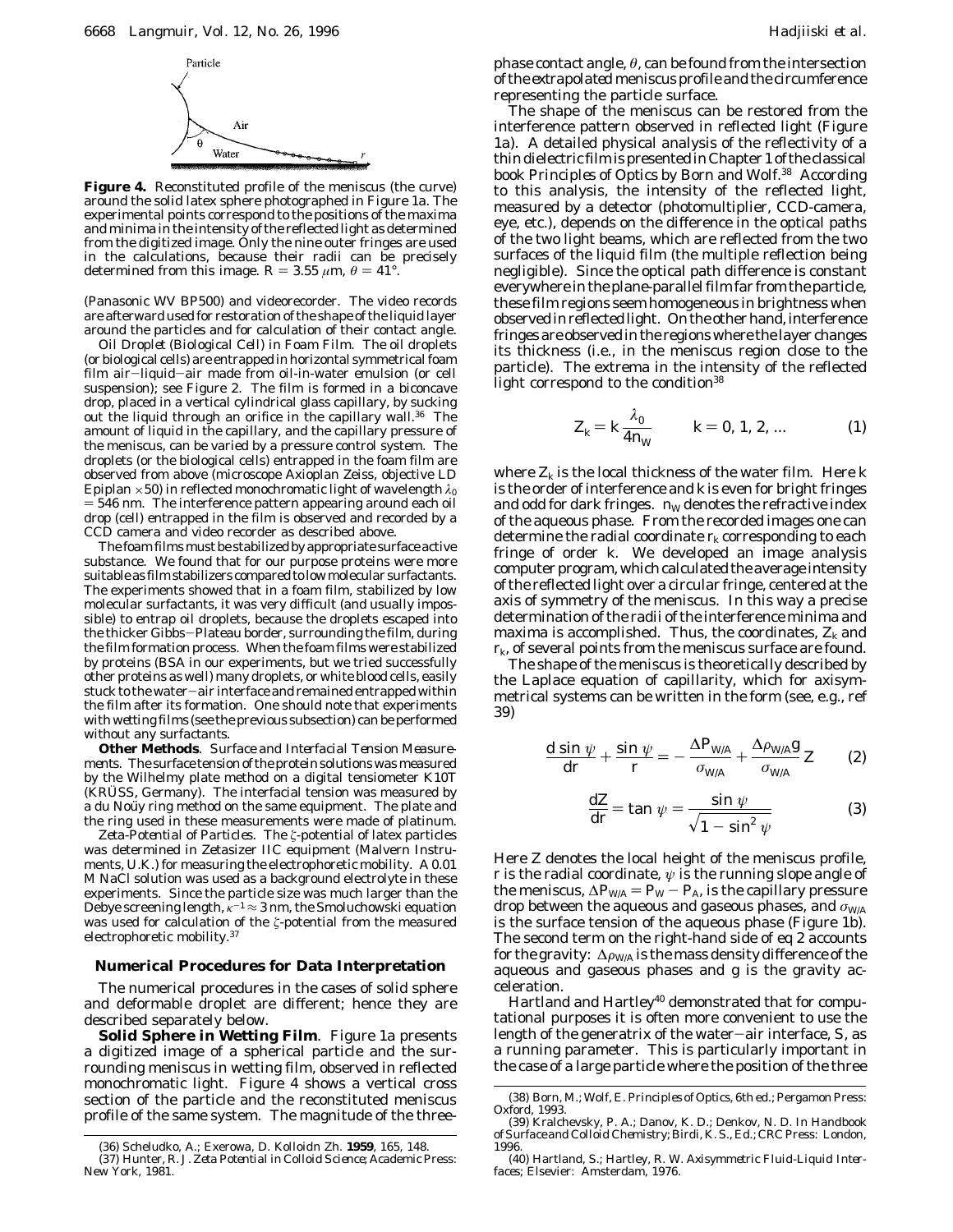

**Figure 5.** Schematic drawing illustrating the meaning of the geometrical variable, *S*, and its connection with the other variables.

phase contact line might be below the particle equator; see Figure 5. In this case the meniscus generatrix may have a turning point; i.e., there could be a certain range of radial coordinates, *r*, where the height of the profile, *Z*, acquires two values for the same *r*. By using the identities (see Figure 5)

$$
dr/dS = \cos \psi \tag{4}
$$

$$
dZdS = \sin \psi \tag{5}
$$

one can transform eq 2 to read

$$
\frac{d\psi}{dS} = -\frac{\Delta P_{\text{W/A}}}{\sigma_{\text{W/A}}} + \frac{\Delta \rho_{\text{W/A}}g}{\sigma_{\text{W/A}}}Z - \frac{\sin \psi}{r}
$$
(6)

The set of equations  $4-6$  for the three unknown functions *r*(*S*), *Z*(*S*), and  $\psi$ (*S*) contains one unknown parameter, ∆*P*W/A, and requires three boundary conditions to be solved. We choose (arbitrarily)  $S = 0$  for the most outer dark interference fringe, corresponding to film thickness  $Z_1 =$  $(\lambda_0/4n_W) = 102$  nm. Then the boundary conditions at this fringe can be written in the form

$$
Z(S=0) = Z_1; \qquad r(S=0) = r_1; \qquad \psi(S=0) = \psi_1 \tag{7}
$$

Note that in the boundary conditions  $(7)$   $Z_1$  is known while  $r_1$  and  $\psi_1$  are unknown values which must be determined (along with ∆*P*W/A) from comparison of the calculated meniscus profile and themeasured positions of the Newton fringes.

The fourth-order Runge-Kutta method<sup>41</sup> is used for solving eqs  $4-6$ , and the merit function

$$
\chi^2 = \sum_{k} [Z^{\text{TH}}(r_k) - Z_k^{\text{EXP}}(r_k)]^2
$$
 (8)

is minimized for determination of  $r_1$ ,  $\psi_1$ , and  $\Delta P_{W/A}$ . Here  $Z<sup>TH</sup>(r<sub>k</sub>)$  is the theoretically calculated film thickness, while  $Z_k^{\text{EXP}}(r_k)$  values are found from the experimentally determined extrema of the interfered light (see eq 1). Summation is carried out over all observed fringes whose radii can be precisely measured. The three adjustable parameters are simultaneously varied using the Marquardt-Levenberg nonlinear least-squares method.41The experimental data and the best fit curve for one of the experiments with latex particles are shown in Figure 4.

Having found the three parameters ( $\Delta P_{W/A}$ ,  $r_1$ , and  $\psi_1$ ), one can extrapolate the meniscus profile, obtained by solving the Laplace equation, toward small radial distances until its intersection with the particle surface. The three-phase contact angle is determined from the slope angles of the meniscus,  $\psi_c$ , and of the particle surface,  $\varphi_c$ ,

at the contact line  $r = r_C$  (see Figure 1b)

$$
\theta = \varphi_{\rm C} - \psi_{\rm C} \tag{9}
$$

The slope angle,  $\varphi_C$ , of the particle surface at the contact line is given by the geometrical relationship

$$
\varphi_{\rm C} = \arcsin(r_{\rm C}/R) \tag{10}
$$

where *R* is particle radius.

Experimental results with latex spheres, obtained by the procedure described above, are presented and discussed in the following section.

**Droplet Trapped in Thin Foam Film.** The analysis of the interference picture in the case of oil droplets (biological cells) ismore complex compared to solid spheres, because one should take into account the deformation of the particles when trapped in the film; see Figure 2. It is necessary to use the Laplace equation of capillarity for both *air*-*water* and *oil*-*water* interfaces, in order to determine the shape of the deformed drop. From a computational viewpoint it is more convenient to entrap the droplets in *foam* films (Figure 2), because the system is symmetrical with respect to the plane of the film and the analysis is somewhat simpler. There are no essential difficulties to study deformable particles in wetting films (Figure 1), but for simplicity we will not consider this case.

It is deserving to note that, in principle, one could expect to see interference fringes in the central region (where the oil drop is located) of Figure 2a. The distance, *d*, between two consecutive fringes can be estimated to be  $d \approx \lambda_0/(8n_{\rm W} \tan \psi)$ , where  $\psi$  is the running slope angle. It turns out that the distance between two consecutive fringes becomes so small in a certain region close to the periphery of the drop (where the meniscus is steeper) that the fringes cannot be resolved in the microscope. On the other hand, the fringes located very close to the center of the image (where the meniscus slope is small again, see Figure 2b) cannot be well recognized, because their radii are around the resolution limit of the microscope  $(0.5 \mu m)$ . For similar reasons one cannot distinguish interference fringes in the central region of Figure 1, where the latex particle is located.

For a foam film the Laplace equation of capillarity, which describes the shape of the two foam film surfaces, can be written in the form<sup>39</sup>

$$
\frac{d}{dr}\left(\frac{Z'_j}{\sqrt{1+Z_j'^2}}\right) + \frac{Z'_j}{r\sqrt{1+Z_j'^2}} = -\frac{\Delta P_{W/A}}{\sigma_{W/A}} + (-1)^j \frac{\Delta \rho_{W/A} g}{\sigma_{W/A}} Z_j \tag{11}
$$

$$
Z_j' \equiv \mathrm{d}Z/\mathrm{d}r \tag{12}
$$

Here the subscript *j* designates the lower  $(j = 1)$  and the upper  $(j = 2)$  meniscus. The remaining notations are the same as in eqs 2 and 3. Note that eqs 11 and 12 are counterparts to eqs 2 and 3, respectively.

The gravity term,  $(-1)$ <sup>*j*</sup> $\Delta \rho_{W/A}$ *gZ<sub>j</sub>*/ $\sigma_{W/A}$ , in eq 11 implies some asymmetry of the foam film with respect to the plane  $z = 0$ . However, the numerical calculations showed that this term is 4 orders of magnitude smaller compared to the capillary pressure term,  $\Delta P_{W/A}/\sigma_{W/A}$ , for foam films. Therefore, the gravity term can be omitted in eq 11 without any loss of accuracy and the system can be considered as being symmetrical with respect to the midplane of the film.

<sup>(41)</sup> Press, W. H.; Teukolsky, S. A.; Vetterling, W. T.; Flannery, B. P. *Numerical Recipes in C. The Art of Scientific Computing*, 2nd ed.; Cambridge University Press: New York, 1992.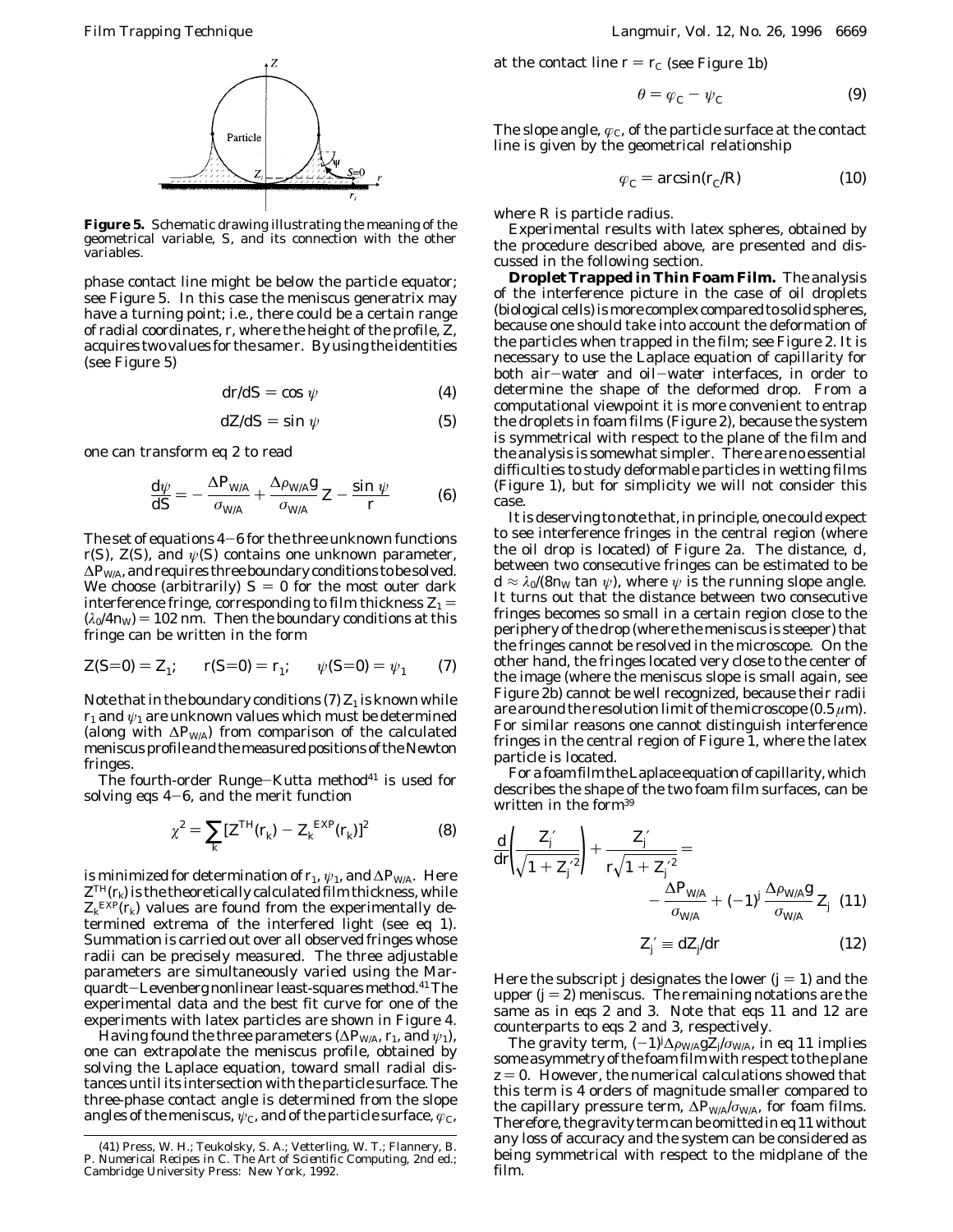

**Figure 6.** Schematic cross section of oil drop entrapped in symmetrical foam film. *R* denotes the equatorial radius of the deformed drop, *r*<sub>C</sub> is the radius of the asymmetrical oil-waterair film, and  $R<sub>H</sub>$  is the radius of curvature of the asymmetrical film.  $Z(r)$  is the function describing the shape of the air-water interface and  $\xi(t)$  describes the oil–water interface.  $\Delta P_{\text{OW}}$  =  $(P_0 - P_W)$  and  $\Delta P_{W/A} = (P_W - P_A)$  are the capillary pressures at the two interfaces.

The meniscus shape can be determined from eqs 11 and 12 and the measured radii of the interference fringes. The numerical procedure is practically the same as that described above for solid spheres. Themerit function given by eq 8 is minimized to determine the adjustable parameters including the capillary pressure,  $ΔP<sub>W/A</sub>$ .

One should note that the foam film becomes planar far from the oil droplet due to the presence of a positive disjoining pressure, which presents a repulsive force (per unit area) between the two foam film surfaces.<sup>32-35</sup> The disjoining pressure in protein-stabilized films is determined mainly by the electrostatic and steric repulsive forces between the protein layers adsorbed on the two opposing film surfaces (there is also an additional contribution of the attractive van der Waals force, but it is smaller in magnitude for stable films). Although the disjoining pressure is important to ensure the stability of the foam film, it does not affect the used numerical procedure for analysis of the interference pattern. Indeed, the influence of the disjoining pressure on the shape of the film surfaces becomes negligible at a local film thickness larger than ca. 10 nm (the Debye screening length,  $\kappa^{-1}$ , is about 1 nm in the experiments with oil drops and about 3 nm in those with latex spheres). On the other hand, the interference fringes used for determination of the contact angle correspond to a local film thickness of 102 nm and larger (cf. eq 1). For this reason eq 11, which is applied for analysis of the interference pattern, does not include a disjoining pressure term.

Let us consider now the shape of the entrapped drop; see Figures 2 and 6. We use the so-called "membrane approach"32-35,39 to describe the thin aqueous films formed between the oil drop and the gaseous phase in the regions of contact (these correspond to the arcs AA′ and BB′ in Figure 6). In other words, these asymmetrical oil-waterair films will be regarded as mathematical surfaces. At the contact line,  $r = r<sub>C</sub>$ , the film that covers the drop (AA' or BB′) meets the drop-water interface, *ê*(*r*), and the outer meniscus water-air,  $Z(r)$ , forming a contact angle,  $\alpha$ (Figure 6).

The shape of the oil-water interface is also governed by the Laplace equation of capillarity, eqs 11 and 12. The only difference is that the function describing the generatrix of the oil-water interface,  $\xi(r)$ , must substitute *Z*(*r*) and the respective quantities for the oil-water interface,  $\Delta P_{\text{OW}}$ ,  $\sigma_{\text{OW}}$  and  $\Delta \rho_{\text{OW}}$ , should be used. For micrometer-sized droplets the gravity deformation of the oil-water interface is negligible; i.e., the second term in the right-hand side of eq 11 can be omitted without loss of accuracy. Due to the symmetry of the system with respect to the plane  $Z = 0$ , we can consider only the upper half of the drop and of the foam film  $(Z > 0)$ . Also, the two caps on the drop (AA′ and BB′, respectively) can be considered as parts of spherical surfaces. After the above substitutions eqs 11 and 12 can be integrated by using the boundary condition

 $\xi' = -\infty$  at  $r = R$  (13)

to obtain

$$
\frac{\mathrm{d}\xi}{\mathrm{d}r} = \frac{b(1 - r^2/R^2) - 1}{\sqrt{1 - r^2/R^2}\sqrt{2b - 1 - b^2(1 - r^2/R^2)}}\tag{14}
$$

where

$$
b = \frac{\Delta P_{\text{O/W}} R}{2\sigma_{\text{O/W}}} \tag{15}
$$

It is convenient to introduce a new variable, Φ, through the relationship

$$
m\sin^2\Phi \equiv 1 - \frac{r^2}{R^2} \tag{16}
$$

$$
m = \frac{2b - 1}{b^2} \tag{17}
$$

After subsequent integration of eq 14 with the boundary condition  $\xi(r=R) = 0$ , one obtains the following expression for the shape of the oil-water interface

$$
\xi(r) = R \int_0^{\Phi} \frac{1 - bm \sin \Phi}{b\sqrt{1 - m \sin^2 \Phi}} d\Phi = R[E(\Phi, m) - \sqrt{1 - mF(\Phi, m)}]
$$
(18)

Here *F*(Φ,*m*) and *E*(Φ,*m*) are elliptic integrals of the first and second kind, respectively, defined through the expressions<sup>42</sup>

$$
F(\Phi, m) \equiv \int_0^{\Phi} \frac{\mathrm{d}x}{\sqrt{1 - m \sin^2 x}} \tag{19}
$$

$$
E(\Phi, m) \equiv \int_0^{\Phi} \sqrt{1 - m \sin^2 x} \, \mathrm{d}x \tag{20}
$$

$$
0 \leq m \leq 1
$$

Besides, the volume of the deformed drop can be found by integration of the profile  $\xi(r)$ 

$$
V = 2\pi \int_{R}^{r_{\rm C}} r^2 \frac{\mathrm{d}\xi}{\mathrm{d}r} \mathrm{d}r + 2V_{\rm SC} \tag{21}
$$

where  $V_{SC}$  is the volume of the spherical cap of the drop (above and below the planes  $A\overline{A}'$  and BB' in Figure  $\overline{6}$ , respectively). Using eq 18 one obtains

$$
V = \frac{2\pi R^3}{3} [(4 - 2m - 3\sqrt{1 - m}) E(\Phi_C, m) - (1 - m) F(\Phi_C, m) + (m/2) \sin(2\Phi_C) \sqrt{1 - m \sin^2 \Phi_C} ] + \frac{2\pi}{3} [2R_H^2(R_H - \sqrt{R_H^2 - r_C^2}) - r_C^2 \sqrt{R_H^2 - r_C^2}]
$$
 (22)

where  $R<sub>H</sub>$  denotes the radius of curvature of the drop caps (see Figure 6) and  $\Phi_C = \Phi(r_C)$ ; see eq 16.

We are now prepared to formulate the set of equations which must be solved to completely describe the system. The geometrical requirement for intersection of the water-

<sup>(42)</sup> Abramowitz, M.; Stegun, I. A. *Handbook of Mathematical Functions*; Applied Mathematics Series, Vol. 55; National Bureau of Standards: Washington, DC, 1964; Chapter 17 (reprinted by Dover Publications: New York, 1968).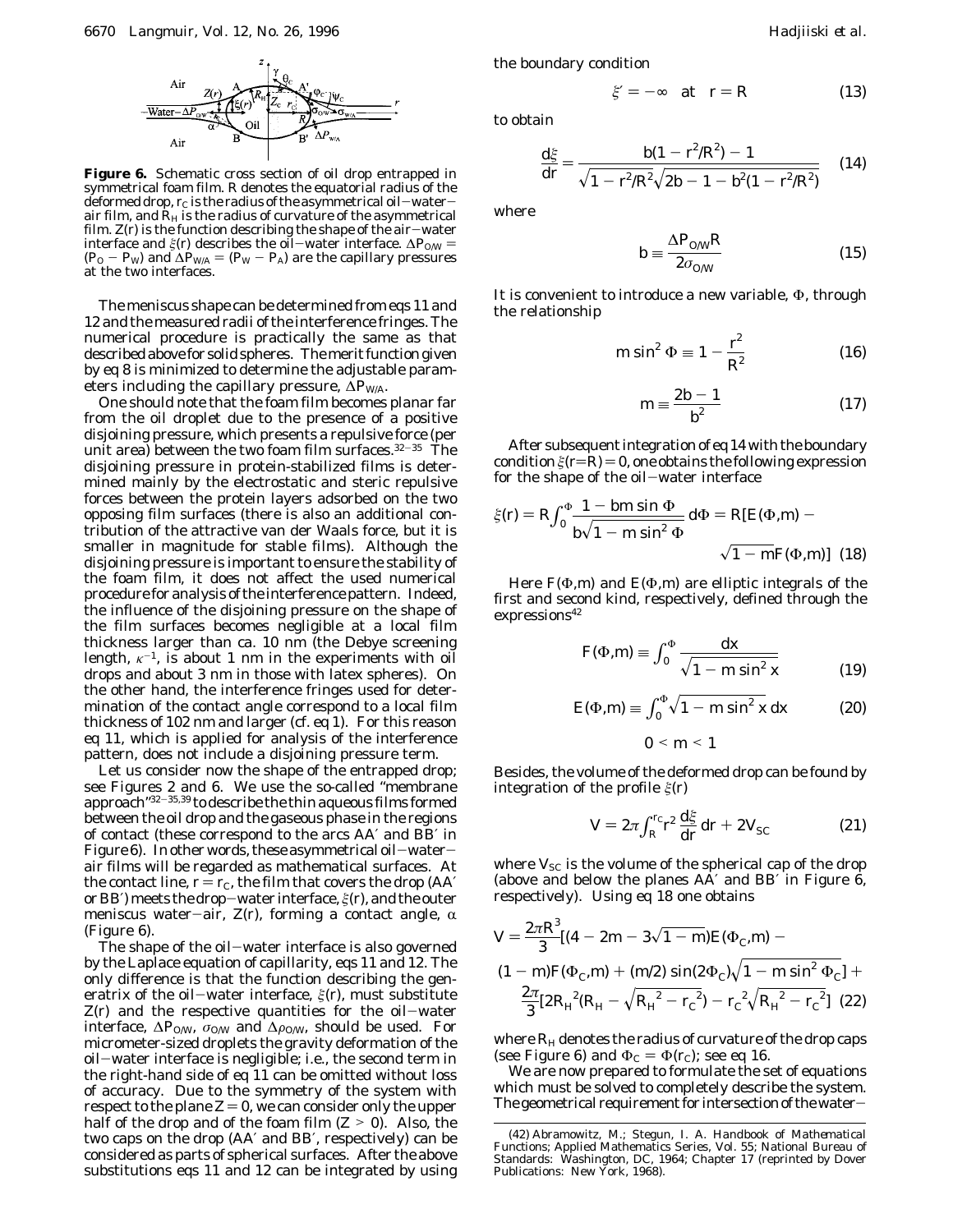air interface with the drop-water interface at the contact line reads

$$
(Z_{\rm C})_{\rm W/A} = (\xi_{\rm C})_{\rm DROP} \tag{23}
$$

where  $(Z_{\text{C}})_{\text{W/A}}$  is the height of the water-air interface at the contact line, obtained by extrapolation of experimentally measured meniscus profile, while  $(\xi_c)_{\text{DROP}}$  is the height of the oil drop surface at the contact line. From eq 18 we have

$$
(Z_{\rm C})_{\rm W/A} = (\xi_{\rm C})_{\rm DROP} \equiv R[E(\Phi_{\rm C}, m) - \sqrt{1 - m}F(\Phi_{\rm C}, m)] \tag{24}
$$

Another relationship can be found by integrating the Laplace equation of capillarity which describes the shape of the drop-water interface  $(r_c < r < R)$  and can be written in the form

$$
\sigma_{\text{O/W}} \frac{1}{r} \frac{d}{dr} (r \sin \varphi) = \Delta P_{\text{O/W}} \tag{25}
$$

The integration of eq 25 over *r* in the range from *R* to  $r_c$ leads to the expression

$$
\sigma_{\text{OM}}(r_{\text{C}} \sin \varphi_{\text{C}} - R) = \frac{1}{2} \Delta P_{\text{OM}}(r_{\text{C}}^2 - R^2) \quad (26)
$$

where  $\varphi_c$  is the slope angle of the oil-water interface at the contact line (see Figure 6). The capillary pressure at the oil-water interface, ΔP<sub>O/W</sub>, can be expressed through the capillary pressures at the water-air interface, ∆*P*W/A, and across the asymmetrical oil-water-air film,  $\Delta P_F$ 

$$
\Delta P_{\text{O/W}} = \Delta P_{\text{F}} - \Delta P_{\text{W/A}} = \frac{2\gamma}{R_{\text{H}}} - \Delta P_{\text{W/A}} \tag{27}
$$

where *γ* is the film tension of the asymmetrical oil-waterair film (see Figure 6). From eqs 26 and 27 one can obtain the following expression

$$
\sigma_{\text{OM}} \Big( \sin \varphi_C - \frac{R}{r_C} \Big) = \frac{r_C^2 - R^2}{2r_C} \Big( \frac{2\gamma}{R_H} - \Delta P_{\text{W/A}} \Big) \quad (28)
$$

which was used in the numerical calculations.

Two other relations stem from the interfacial tension vectorial balance at the three-phase contact line.<sup>35,43</sup> In principle, this balance should include a term accounting for the line tension. This effect can be taken into account in our consideration, but it was found with other systems to be rather small.<sup>43</sup> If the effect of the line tension here is also negligible, the horizontal and vertical projections of the balance of the interfacial tensions read (see Figure  $6)$ <sup>43</sup>

$$
\sigma_{\text{W/A}} \cos \psi_{\text{C}} + \sigma_{\text{O/W}} \cos \varphi_{\text{C}} = \gamma \cos \theta_{\text{C}} \qquad (29)
$$

$$
\sigma_{\text{W/A}} \sin \psi_{\text{C}} + \sigma_{\text{O/W}} \sin \varphi_{\text{C}} = \gamma \sin \theta_{\text{C}} \qquad (30)
$$

where  $\psi_c$  and  $\theta_c$  are respectively the slope angles of the water-air interface and of the droplet caps at the contact line.



**Figure 7.** Basic block-scheme of the numerical procedure including three minimization loops. There is a limited range of values for *V*<sup>0</sup> in which the procedure is convergent.

From geometrical consideration one has an additional relationship between  $\theta_{\rm C}$ ,  $r_{\rm C}$ , and  $R_{\rm H}$ 

$$
\sin \theta_{\rm C} = r_{\rm C}/R_{\rm H} \tag{31}
$$

Finally, we utilize in the numerical procedure the fact that the drop volume, *V*, must be the same for a given droplet at different capillary pressures and different deformations (see below for details)

$$
V(\Delta P_{\text{W/A}}) = V_0 = \text{const}
$$
 (32)

where *V* is given by eq 21.

Hence we obtained a set of six equations,  $(23)$  and  $(28)$ -(32), for six unknown quantities  $(R, r_c, R_H, \varphi_c, \theta_c, \gamma)$  at a given capillary pressure. The block-scheme of the used calculation procedure is shown in Figure 7. The input data for the procedure are  $V_0$ ,  $\sigma_{W/A}$ ,  $\sigma_{O/W}$ ,  $\Delta P_{W/A}$ , and the shape of the water-air interface  $Z_k(r_k)$ , obtained from the interference fringes around the droplet. The numerical procedure includes three iterative optimization loops which correspond to the following requirements:

(i) The calculated interfacial tension of the oil-water interface must be equal to the value, which is measured independently by a tensiometer.

(ii) The volume of the droplet must be equal to a given value,  $V_0$  (eq 32). The procedure used to find the value of *V*<sup>0</sup> is explained below.

(iii) The water-air interface must meet the oil-water interface at the contact line (eq 23).

The solution of the set of equations provides values of the unknown parameters and allows determination of the drop shape. In addition, one can calculate three other important quantities characterizing the system: (1) the disjoining pressure (force per unit area) that stabilizes the asymmetrical oil-water-air film covering the droplet caps

$$
\Pi \equiv \frac{2\sigma_{\text{W/A}}}{R_{\text{H}}} - \Delta P_{\text{W/A}} = \frac{2\sigma_{\text{W/A}}}{r_{\text{C}}} \sin \theta_{\text{C}} - \Delta P_{\text{W/A}} \tag{33}
$$

Equation 33 can be derived, e.g., as a vertical balance of the pressures acting on the upper surface of the asym-

<sup>(43)</sup> Ivanov, I. B.; Kralchevsky, P. A.; Nikolov, A. D.*J. Colloid Interface Sci.* **1986**, *112*, 97. Ivanov, I. B.; Kralchevsky, P. A.; Dimitrov, A. S.; Nikolov, A. D. *Adv. Colloid Interface Sci.* **1992**, *39*, 77.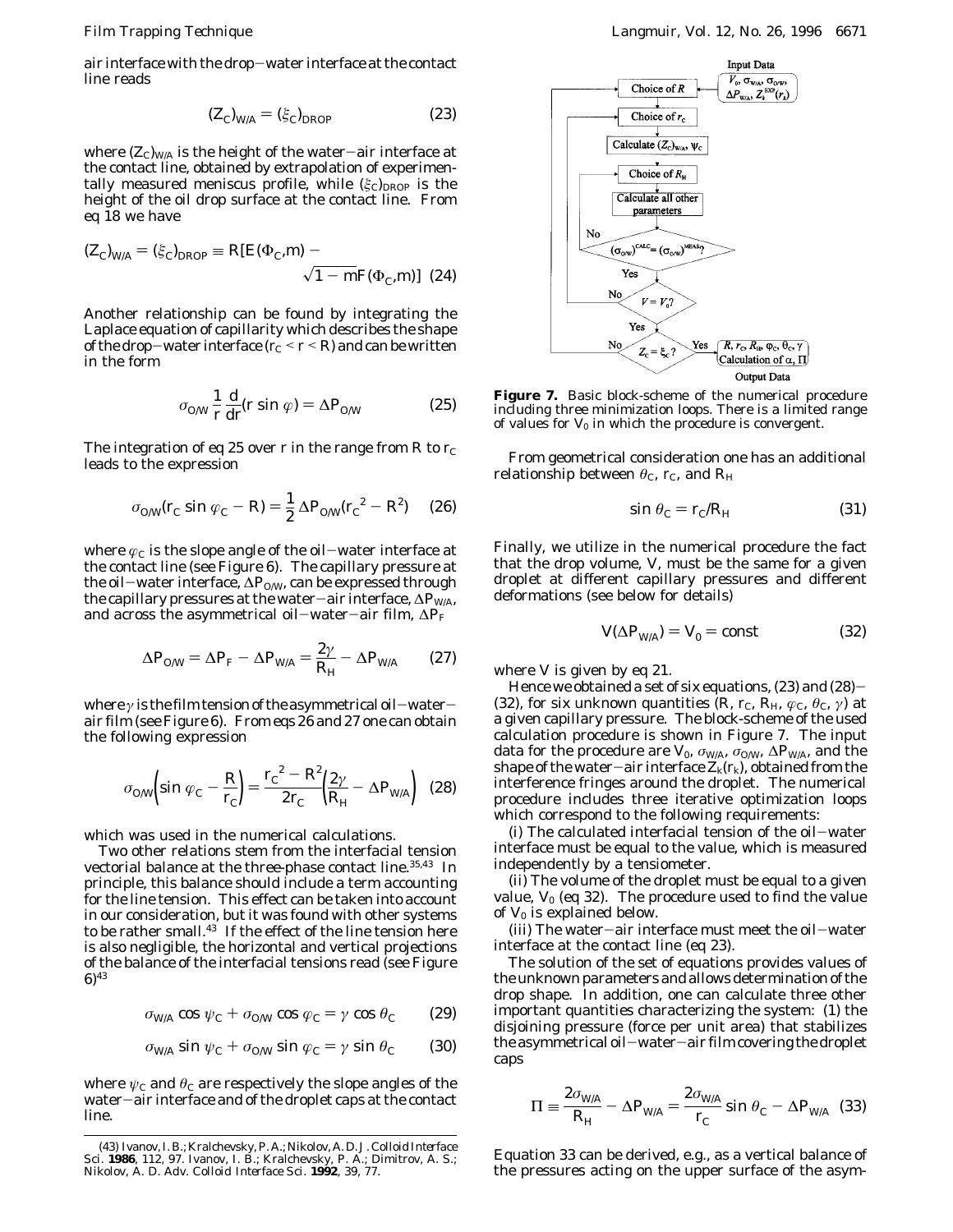

**Figure 8.** Calculated values of the contact angle,  $\alpha$ , as a function of the presumed drop volume,  $V_0$ , fixed values for all other parameters. All points are calculated for the droplet shown in Figure 2a, at a capillary pressure  $\Delta P_{W/A}$  = 158 Pa. The range of values of  $V_0$ , for which the set of eqs 23 and 28-32 has a solution, is bounded by the values  $V_0^{\rm L}$  and  $V_0^{\rm H};\,V_0^{\rm MEAN}$  is equal to  $(V_0^L + V_0^H)/2$ . This range defines the error in the calculated contact angle:  $\pm 4^{\circ}$  (the horizontal dashed lines).

metrical film; (2) the contact angle film-meniscus,  $\alpha$ , which is given by a counterpart of eq 9

$$
\alpha = \varphi_{\rm C} - \psi_{\rm C} \tag{9'}
$$

 $(3)$  the work of adhesion<sup>2</sup> between the surface of the oil droplet and the water-air interface:

$$
W = \sigma_{\text{O/W}} + \sigma_{\text{W/A}} - \gamma \tag{34}
$$

Note, that *W* does not coincide with the interaction free energy of the film, ∆*f*, which is another quantity used in the thermodynamics of thin liquid films. $32-34$  The relationship between *W* and ∆*f* is given by the expression

$$
W \equiv -(\Delta f + \Pi h) \tag{35}
$$

The second term in the right-hand side of eq 35 is usually negligible compared to the first one and, hence,  $W \approx -\Delta f$ .

In this way we can calculate all the geometrical and thermodynamic parameters characterizing the system.

The choice of the constant  $V_0$  in eq 32 requires some additional explanations. In principle, one can measure directly the equatorial radius of the deformed drop, *R*, and use it as an input parameter in the computational procedure, instead of using eq 32. However, our calculations showed that the accuracy of the microscopic measurement of  $R$  is insufficient for this purpose—very small variation in the value of *R* (e.g., within  $\pm 100$  nm, which is well below the resolution of the optical microscopy) leads to a large variation in the calculated values of the contact angle or to the absence of solution of the set of eqs 23 and 28-31.

To overcome this problem we used a more complex (but more accurate) numerical procedure. Let us assume that the error in determination of the drop volume,  $V_0^{\text{EXP}}$ , by optical microscopy is  $\pm \Delta\mathit{V}_{0}^{\text{EXP}}$ . We studied numerically how the solution of the set of eqs 23 and 28-32 would behave, depending on the value of  $\Delta\mathit{V}_{0}^{\text{EXP}}.$  It turned out that the set of eqs 23 and 28-32 had a solution only in a relatively narrow range of values,  $\ V_{0}^{\text{MEAN}} \pm \Delta \ V_{0}$ , which is always confined within the framework of the experimentally determined volume,  $V_0^{\text{EXP}} \pm \Delta V_0^{\text{EXP}}$ . For the image shown in Figure 2a, the range of possible values for the drop volume (for a numerical solution to exist) is 74.1  $\pm$  3.4  $\mu$ m<sup>3</sup>; see Figure 8. This variation ( $\pm$ 3.4  $\mu$ m<sup>3</sup>) corresponds to an error in *R* of the order of  $\pm 60$  nm. Within this range, there is a certain change of the calculated contact angle,  $\alpha$ , and the maximum possible variation is  $\Delta \alpha = \pm 4^{\circ}$  (Figure 8). We checked this conclusion for a given drop at different capillary pressures, ∆P<sub>W/A</sub>, and found that the curve in Figure 8 did not depend appreciably on ∆ $P_{\text{W/A}}$ . In all cases  $\mathit{V_{0}}^{\text{MEAN}}$  coincided with the optically determined value,  $V_0^{\text{EXP}} \pm \Delta V_0^{\text{EXP}}$ , in the framework of the experimental error.

Hence, we adopted the following procedure for more precise determination of the drop volume,  $V_0$ . On the basis of optical information we determined approximately the value of  $\mathit{V_{0}}^{\text{EXP}}$  and started varying it.  $\,$  At a given capillary pressure, ∆*P*<sub>W/A</sub>, the solution of the set of equations existed only in a range, bounded by two values,  $\,V_0^{\rm L}$  and  $\,V_0^{\rm H}$  (see Figure 8). To decrease the error, we took the arithmetic mean of  $V_0^{\rm L}$  and  $V_0^{\rm H}$  to obtain  $V_0^{\rm MEAN}$  (for the given capillary pressure) and then averaged the latter value over all capillary pressures studied. Finally, calculations of the contact angle were performed with this averaged value. In other words we accepted that  $V_0$  is equal to the averaged value of  $V_0^{\text{MEAN}}$ .

# **Results and Discussion**

**Micrometer-Sized Latex Particles.** The results for the measured contact angles of six types of latex spheres are shown in Table 1. Each of the mean values shown in Table 1 is averaged over more than 15 measurements with at least 5 different particles of the same type. Two or three independent experiments were performed on each sample, and the results of these measurements coincided in the framework of the experimental error.

The experimental data for two of the samples (sulfate latex of mean diameter 2.07 *µ*m and chloromethyl latex of mean diameter 1.55 *µ*m) are presented in Figure 9. As seen from Table 1 and Figure 9, both the results for a given particle and the results for different particles are scattered within  $\pm 2-5^{\circ}$ . Therefore, we have not registered any detectable heterogeneity among the different particles in these samples. The scattering of the results for a given particle could be due (i) to the inevitable experimental inaccuracy in the measurement of the positions of the interference fringes or (ii) to some heterogeneity of the particle surface, which might lead to a hysteresis of the contact angle. One should note, that the particle size is an important parameter in the calculations, and an error in the used mean particle radius would result in a systematic error in the calculated contact angle.

Several interesting conclusions can be drawn from these results:

(i) Four of the samples (including themost typical sulfate latex) show contact angle in the range between 54 and 61°, although all of them have a different kind and concentration of ionizable surface groups. The other two samples demonstrated somewhat smaller contact angles: 32.4° and 40.7°, respectively. All these values characterize the polystyrene latex spheres as moderately hydrophobic, as far as their contact angles are between the values corresponding to typically hydrophilic (*θ*∼0) and typically hydrophobic particles ( $\theta \sim 90^{\circ}$  and above).

(ii) The chloromethyl/sulfate latex is notably less hydrophobic ( $\theta$  = 32.4  $\pm$  3.5°) than the other latex samples. Therefore, it could be recommended to use chloromethyl/ sulfate latex in the cases when the hydrophobic attraction must be avoided.

(iii) One could expect that more charged particles should have more hydrophilic surface. However, the results shown in Table 1 do not imply any direct correlation between the magnitude of the contact angle and the magnitude of the particle *ζ*-potential or surface charge density. For instance, the contact angles of samples no. 440 (56°) and no. 472 (55° at pH = 10.8) are very close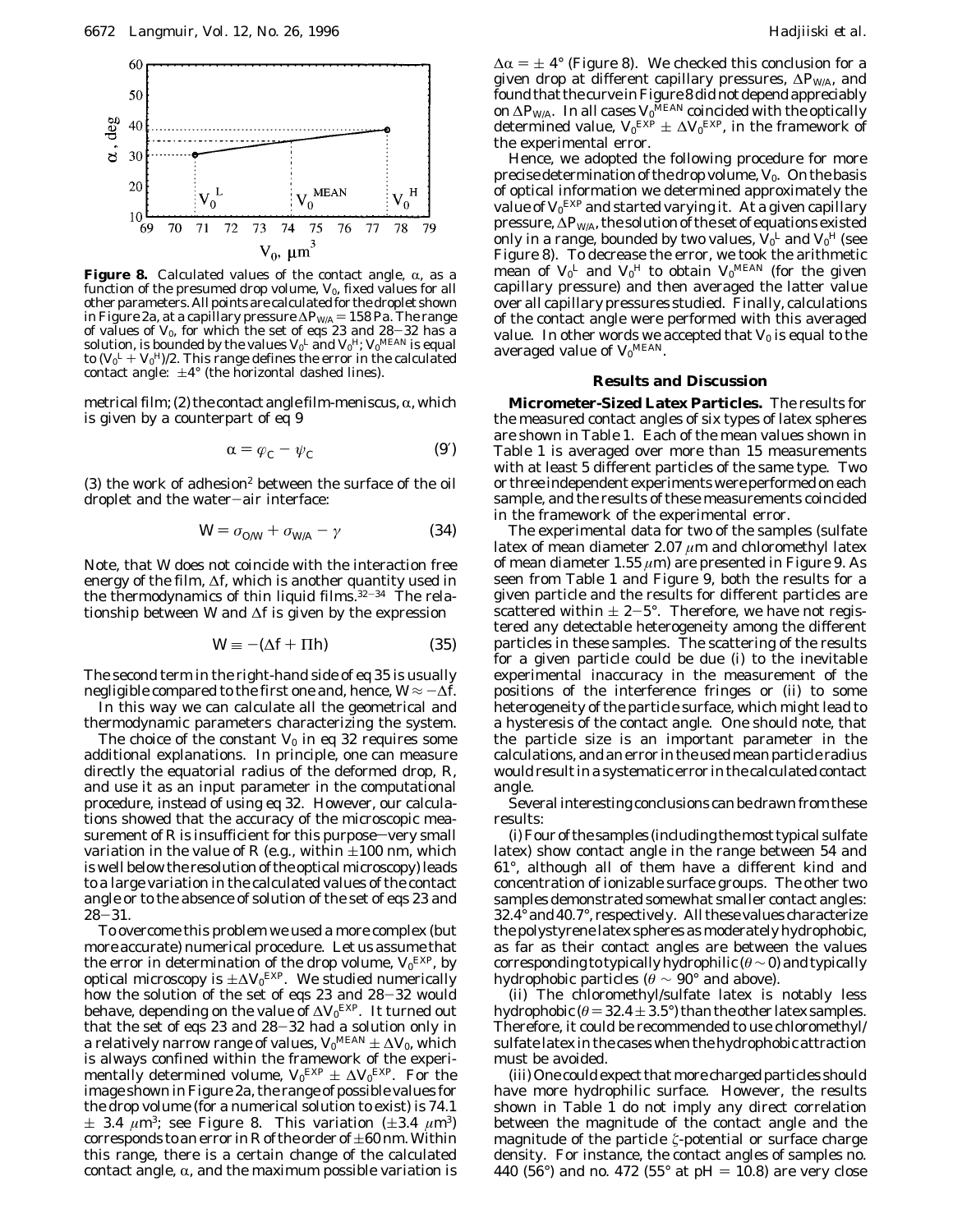

**Figure 9.** Measured contact angle of latex spheres: (a) sulfate latex, (b) chloromethyl sulfate latex. The different symbols correspond to results obtained on different particles. The horizontal dashed lines represent the standard deviation in the calculated contact angle. The capillary pressure, ∆*P*W/A, changes its sign from positive to negative with the shrinkage of the meniscus region around the particle, because the two principal radii of curvature of the water-air interface are of opposite sign (cf. Figure 1).

although the *ú*-potential of the second type of particles is 2 times lower and their surface charge density is 1 order of magnitude higher. Therefore, the hydrophobicity of latex particles cannot be characterized on the basis of the electrical surface properties, such as *ú*-potential and surface charge density.

It is worth mentioning that in principle the absorption of  $CO<sub>2</sub>$  from the atmosphere could change the pH of the studied samples during the experiment (especially of those having high pH values). We measured the pH of the suspensions before and after the *ú*-potential measurements, and it was the same in the framework of the experimental accuracy  $(\pm 0.1)$ . It is difficult to assess at the present whether the absorption of  $CO<sub>2</sub>$  has influenced the results of the contact angle measurements.

Due to the simplicity and high accuracy of the present method it could be used as a standard procedure for characterization of latex particles.

**Oil Droplet Entrapped in a Protein-Stabilized Liquid Film.** A photograph of an oil droplet entrapped in a foam film is shown in Figure 2a. The proteinstabilized foam films were rather stable and relatively thick  $(h \approx 80 - 90 \text{ nm})$  probably due to dense protein layers adsorbed at the film surfaces. During the experiment we controlled the capillary pressure at the water-air interface,  $\Delta P_{W/A}$ , by sucking out small amounts of water from the Gibbs-Plateau border surrounding the foam film (which leads to increase of ∆*P*<sub>W/A</sub>) or by injection of water back into the Gibbs-Plateau border (decreasing of  $\Delta P_{W/A}$ ). Several cycles of consecutive increasing and decreasing of capillary pressure were possible before the film rupture.



**Figure 10.** Contact angle,  $\alpha$ , and energy of adhesion, *W*, as functions of the capillary pressure,  $\Delta \tilde{P}_{W/A}$  (a), and of the disjoining pressure of the asymmetrical oil-water-air film, Π (b). The foam film is made from 2 wt % bovine serum albumin solution in  $0.15$  M NaCl at pH = 6.5. The oil drop is from purified soybean oil containing 0.1 wt % oleic acid as an additive;  $V_0 =$ 74.1  $\pm$  3.4  $\mu$ m<sup>3</sup> (calculated value).

The duration of one such cycle was typically between 5 and 10 min. The results from one cycle are presented in Figure 10a as a dependence of the contact angle filmmeniscus,  $\alpha$ , and of the adhesion energy, *W*, on the capillary pressure  $\Delta P_{W/A}$ . The volume of the droplet,  $V_0 = 74.1 \pm 100$  $3.4 \ \mu m^3$ , was determined as explained in the previous section.

 $\alpha$  and  $W$  in Figure 10b are presented as functions of the calculated disjoining pressure, Π, in the asymmetrical oil-water-air film. One sees from Figure 10 that the contact angle,  $\alpha$ , is relatively large (around 35 $^{\circ}$ ) and does not depend on the capillary and disjoining pressures in the framework of the experimental accuracy. The adhesive energy, *W*, is equal to 1.7 mJ/m2, and also does not depend notably on Π. The results from the other cycles of changing the capillary pressure on the same drop are very similar. The reproducibility of the values of  $\alpha$  and *W* from measurements on different droplets of the same composition is within 10%.

One should note that the variation of the capillary pressure,  $\Delta P_{W/A}$ , is in a relatively wide range, typically between 150 and 400 Pa. However, the disjoining pressure, Π, varies in a relatively narrow range for a given droplet (cf. the horizontal axes in Figure 10). Indeed, the disjoining pressure depends mainly on the curvature of the thin asymmetrical film (see eq 33 where the second term in the right-hand side, ∆*P*<sub>W/A</sub>, turns out to be an order of magnitude smaller than the first one for our systems)

$$
\Pi \propto 1/R_{\rm H} \tag{33'}
$$

The calculations show that in our experiments,  $R_H$  varies in a relatively narrow range of values for a given droplet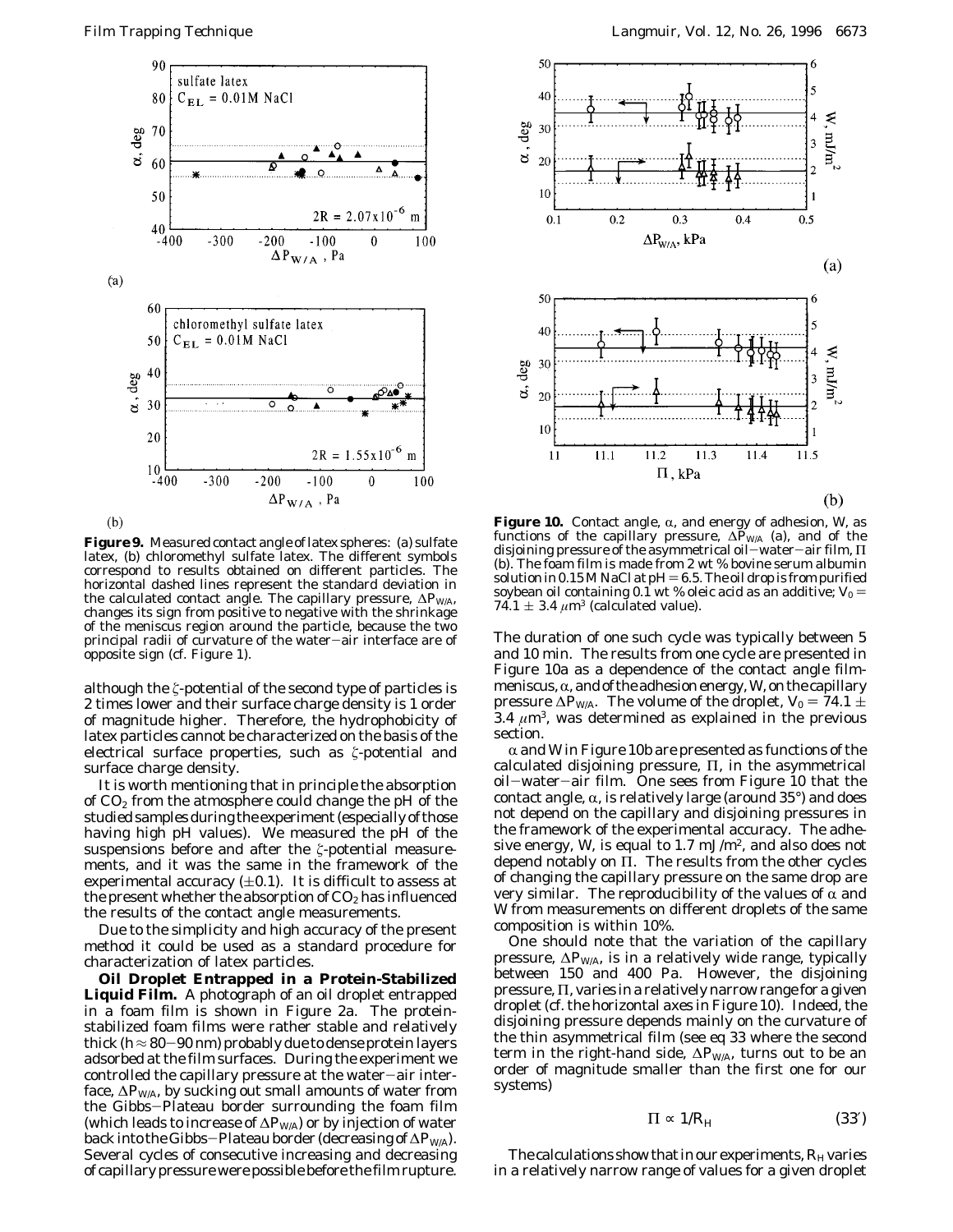and, hence, Π changes very slightly. On the other hand, the disjoining pressure is substantially different for droplets of different size-the smaller the droplets, the larger the disjoining pressure.

More extensive investigation of protein-stabilized oil droplets at different conditions is under way and will be published in the future. Such a study brings in information about the interactions between micrometer-sized drops, like those in batch emulsions.<sup>44</sup> As suggested by the experiments of Velev et al., $45$  the thinning pattern and the stability of micrometer-sized films could be substantially different in comparison with the films of larger diameter, which are studied in the conventional experimental cell.36

**White Blood Cells Entrapped in Foam Film.** In the following part of this section we illustrate the applicability of the film trapping technique (FTT) to another system, white blood cells (lymphocytes). Systematic study of biological cells by FTT will be presented later.<sup>46</sup> Our method might be useful to immunological studies where it was demonstrated $47$  that the strong adhesion of the lymphocytes to the surface of the target cells is a necessary condition for the lymphocyte activation and immune response.

A photograph in reflected light of a human lymphocyte, trapped in a protein stabilized film, is shown in Figure 12a. In this case one sees two different sets of interference fringes: (i) an inner set, which is due to light reflected from the lower and upper spherical caps of the lymphocyte; (ii) an outer set, which is due to light reflected from the water-air interfaces around the lymphocyte. Set i is invisible in the case of oil droplets because the curvature of their caps is very high (the radius of curvature,  $R_{\rm H}$ , is small), so the inner dark and bright fringes overlap with each other and could not be resolved by the microscope. The very lowmembrane tension of the lymphocytes results in a much stronger deformation of the cells; the radius of curvature of the two spherical caps is much larger now and the dark and bright fringes are well separated from each other and easily observable.

The procedure for shape analysis and contact angle determination of lymphocytes is not exactly the same as that described for oil droplets above. The main differences are as follows:

The radius of curvature of the spherical caps of an entrapped lymphocyte,  $R_{\text{H}}$ , can be determined directly from the inner set of interference fringes.

The condition for conservation of the particle volume is not used, because the lymphocyte can change its volume upon compression by release of a cytosol liquid into the surrounding solution.

The tension of the lymphocyte membrane is an adjustable parameter which is determined in the course of the calculations, because it cannot be measured independently. Furthermore, the membrane tension is not constant and can vary with changes in the capillary pressure.

Due to the biological activity of the living cells one could expect some of their properties (such as the adhesion energy, membrane tension, etc.) to be time-dependent.

The schematic cross section of the white blood cell is shown in Figure 12b. The adhesive energy is relatively high ( $W = 1.6$  mJ/m<sup>2</sup>), which might be due to the high affinity of the cell receptors to the IgG molecules adsorbed



**Figure 11.** Reconstituted geometry of oil droplet entrapped in liquid film at two different values of the capillary pressure: (a)  $\Delta P_{W/A} = 158$  Pa (b)  $\Delta P_{W/A} = 391$  Pa.



**Figure 12.** White blood cell trapped in thin liquid film: (a) digitized video image; (b) schematic cross section of the same cell.  $\sigma = 1.8$  mN/m,  $\alpha = 69.8^{\circ}$ ,  $\Pi = 1100$  Pa,  $P_C = 1800$  Pa, *W*  $= 1.6$  mJ/m<sup>2</sup>.

at the air-water interface. The calculated tension of the cell membrane is  $\sigma_C = 1.8$  mN/m. This relatively high value (cf., e.g., the values quoted by Evans $48$  for similar systems) can be explained by the large deformation of the cells entrapped in the film. The cell deformation leads to unruffling and stretching of the cell surface and corresponding increase of the membrane tension. The measured value of  $\sigma_C$  is of substantial interest, because the white blood cells are often subject to extreme deformations in the living organisms. $49$  At the highest capillary pressures we sometimes observed disruption of the cytoplasmic membrane and lysis of the cells.

### **Conclusions**

The main conclusions of the present study can be summarized as follows:

A novel method for determination of particle contact

angles is proposed (Figures 1 and 2). The method is called (44) Denkov, N. D.; Petsev, D. N.; Danov, K. D. *Phys. Rev. Lett.* **<sup>1993</sup>**, *71*, 3226; *J. Colloid Interface Sci.* **1995**, *176*, 189.

<sup>(45)</sup> Velev, O. D.; Constantinides, G. N.; Avraam, D. G.; Payatakes, A. C.; Borwankar, R. P. *J. Colloid Interface Sci.* **1995**, *175*, 68. (46) Ivanov, I. B.; et al. Manuscript in preparation.

<sup>(47)</sup> Mescher, M. F. *J. Immunol.* **1992**, *149*, 2402.

<sup>(48)</sup> Evans, E. In *Physical Basis of Cell-Cell Adhesion*; Bondgrand,

P., Ed.; CRC Press: Boca Raton, FL, 1988; p 173.<br>(49) Darnell, J.; Lodish, H.; Baltimore, D. *Molecular Cell Biology,*<br>2nd ed.; Scientific American Books: New York, 1990; Figure 14-30.